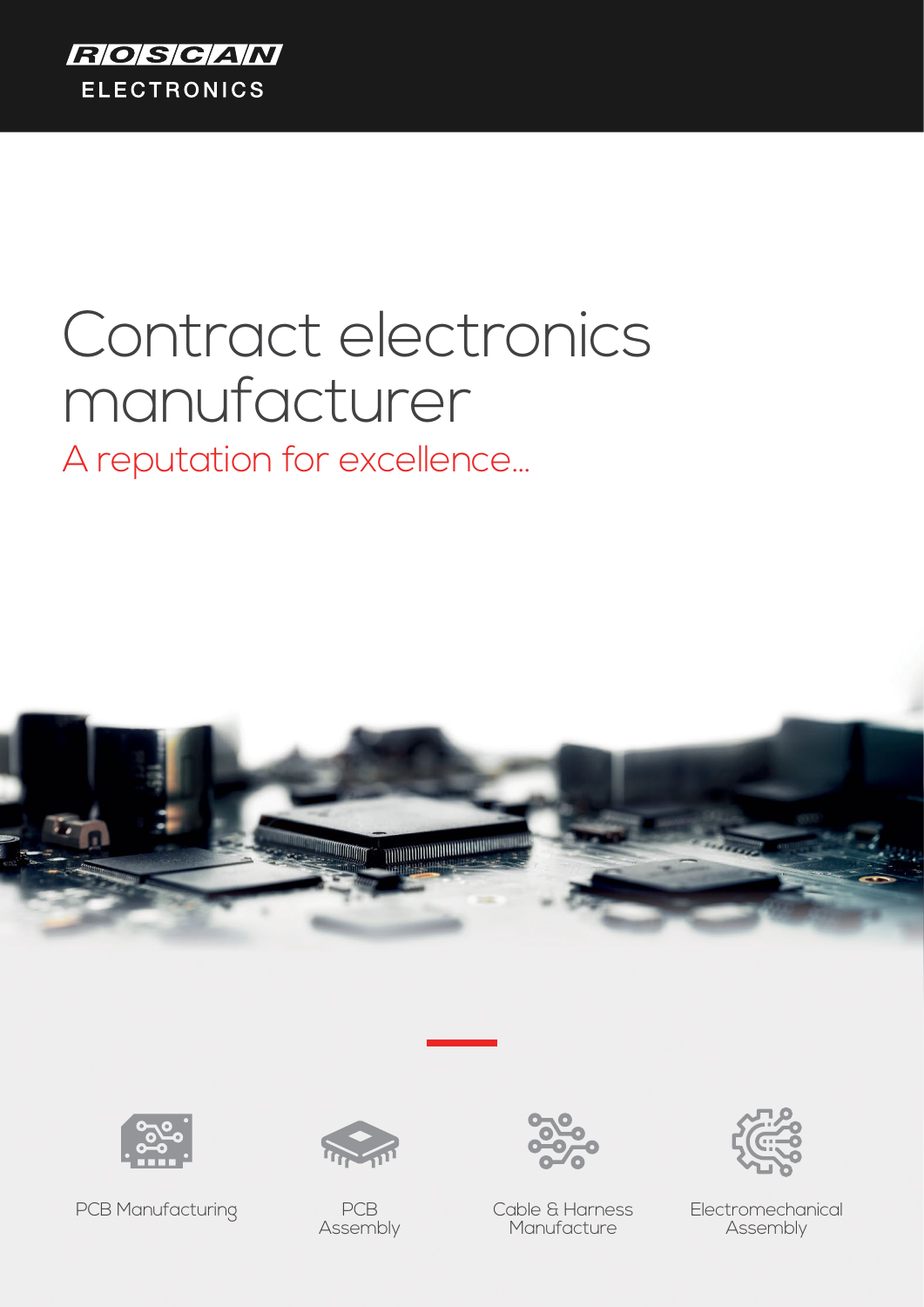







With four decades of electronic engineering experience, Roscan Electronics has an enviable reputation built on our proven track record.

We offer product development, rapid prototyping and contract manufacturing for all aspects of electronic communication equipment, broadcast equipment, wiring assemblies, test equipment and printed circuit boards.

If your company has a concept that needs to become a reality, a production run that needs to be delivered fast, or if you require low volume or high volume PCB assembly, Roscan Electronics can help.



**With a fully trained engineering team, Roscan Electronics has gained accreditation in antenna manufacture, data cabling, cabinet wiring and installations and are specialists in:** 

- PCB assembly
- Cable and harness assemblies
- Cable manufacture
- Electronic manufacturing

We offer a wide range of services, including:

- Electronic design services
- Electronic prototyping
- PCB manufacturing
- PCB construction
- Procurement services
- Through hole assembly
- Antenna manufacture
- Test, inspection & repair
- Connector assembly
- PCB assembly
- Injection mould facilities
- Wave soldering
- Contract electronic manufacture
- SMT assembly including rapid BGA, CSP & QFN placement and removal



**We can offer training for your employees in the IPC-A-610E-2010 and IPC/WHMA-A-620B standards for cable assembly.**

Training is provided by our own qualified instructor.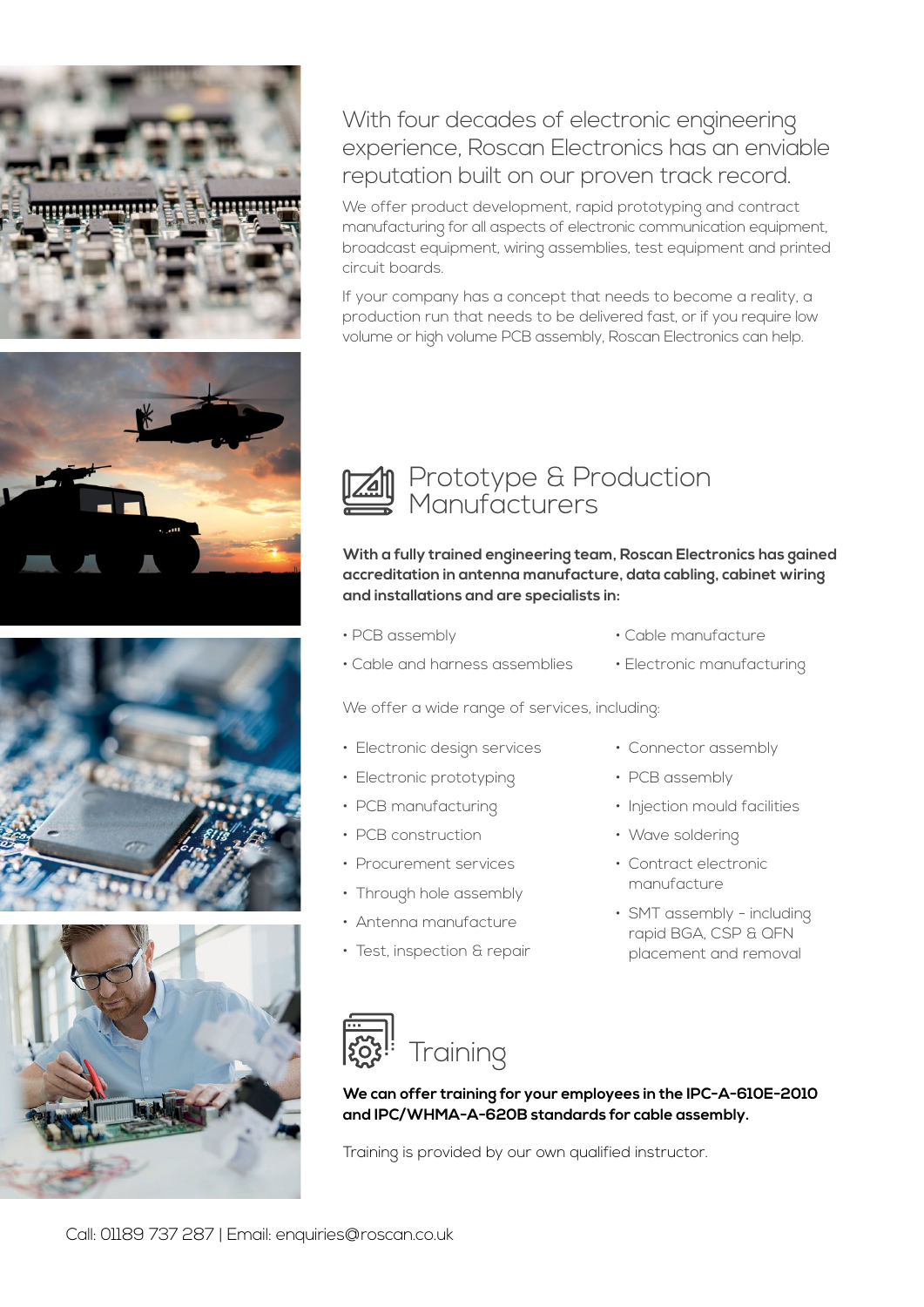

#### **Effective, efficient PCB design**

Our highly skilled engineering team can handle complex designs and assist in this and every stage of the manufacturing cycle.

#### **Low or high volume circuit board assembly**

Whether it's manual circuit board assembly or use of our fully automatic surface-mount machines, we deliver the same level of care and attention to detail.

#### **Cost-effective prototyping**

Fast turnaround, high quality and cost effective design and prototyping services via our in-house low volume manufacturing line – saving you money whilst keeping the development process on schedule.

#### **Contract manufacturing**

Why order just the PCB assembly when you can outsource production of the whole build to a single supplier? We are proficient in through-hole and SMT assembly, and our reputation means we can leverage our discounts on your behalf.

#### **Stringent product testing**

Our fully skilled in-house testing team can test and inspect your products to your exact criteria, ensuring quality and consistency.

#### **X-Ray/AOI inspection**

Intuitively navigate complex printed circuit boards and electronic components to quickly identify defects.

The process is extremely fast and fully automated, through the use of customisable macros, reporting on both measurement and real-time data.

The system can identify defects such as BGA, voids, insufficient or excess solder, lifted leads and 'tombstoned' components, opens and shorts as well as be used to check component presence and position.

#### **Application specific balling and reballing**

Roscan can provide options for the balling or reballing of IC's, dependent on the particular application issue or requirements:

#### **Reball of BGAs with High Melting Point spheres**

- HMP reball process ensures minimum stand-off
- Improved mechanical integrity over a wide operating temperature range
- Can be used for high temperature applications

#### **Reball of BGAs with Plastic Core Solder Balls (PCSB)**

- Ensures minimum stand-off
- Lead free process
- Provides better path length and inductance control for RF/microwave circuits

#### **High Melting Point (HMP) or Plastic Core Solder Balls (PCSB)**

- Increases the stand-off height
- Improved mechanical integrity over a wide temperature range
- Better management of package to substrate TCE differences

#### **Laser balling on specialist substrates**

- Minimal heat transfer to substrate allows ball attach without reflow
- Can be used on glass and other substrates
- Specialist packaging
- Medical devices
- WLCSP and CSP products